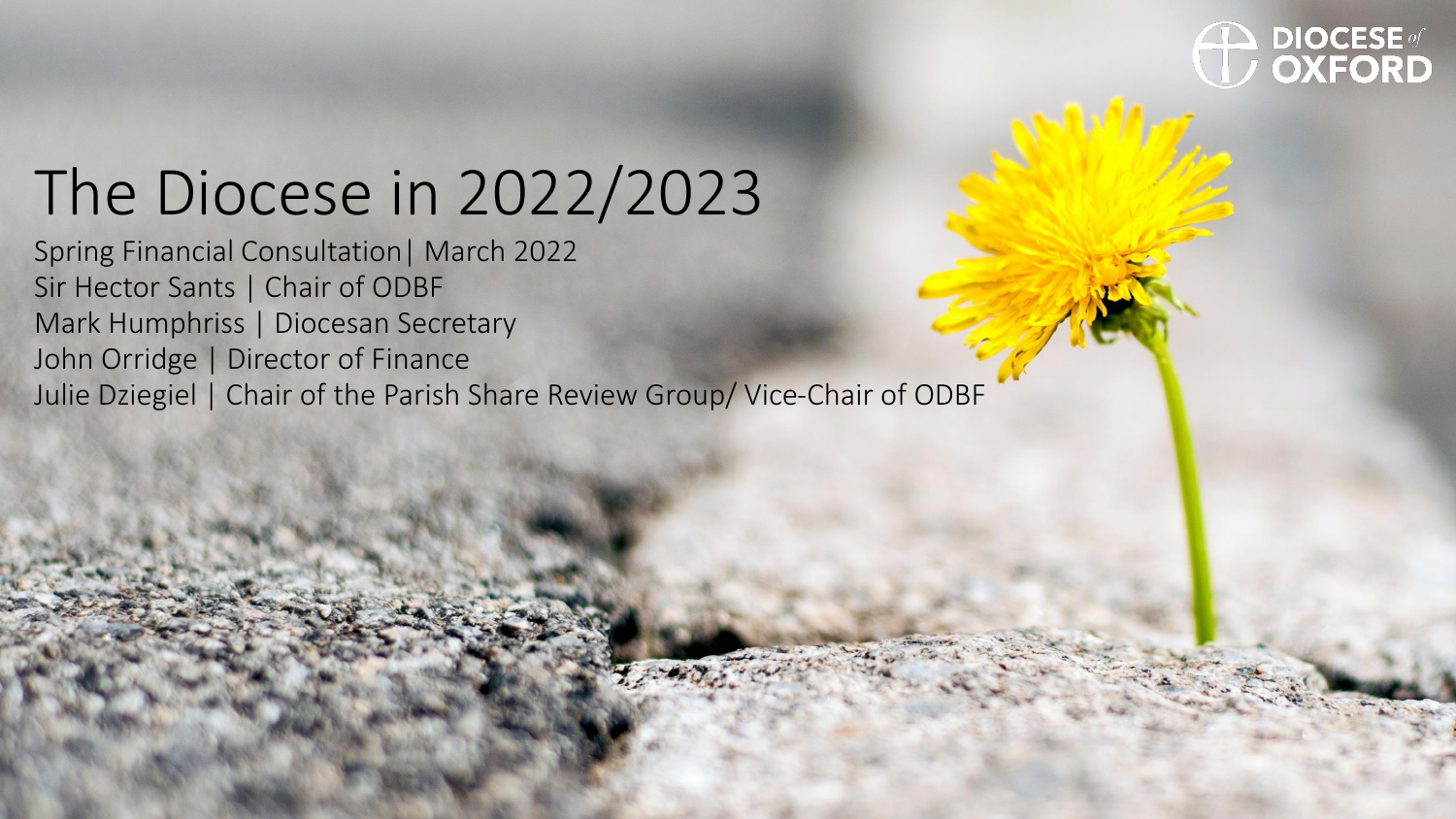### Spring Financial Consultation Agenda



- 6.35pm Current financial position and general financial context Sir Hector Sants
- 6.45pm 2023 Budget assumptions John Orridge
- 7.00pm Questions and Discussions
- 7.30pm Break
- 7.45pm Parish Share Review Consultation Julie Dziegiel
- 8.05pm Feedback and wider discussion facilitated by Mark Humphriss
- 8.55pm PRAYERS Archdeacon Jonathan Chaffey

Closing remarks – Sir Hector Sants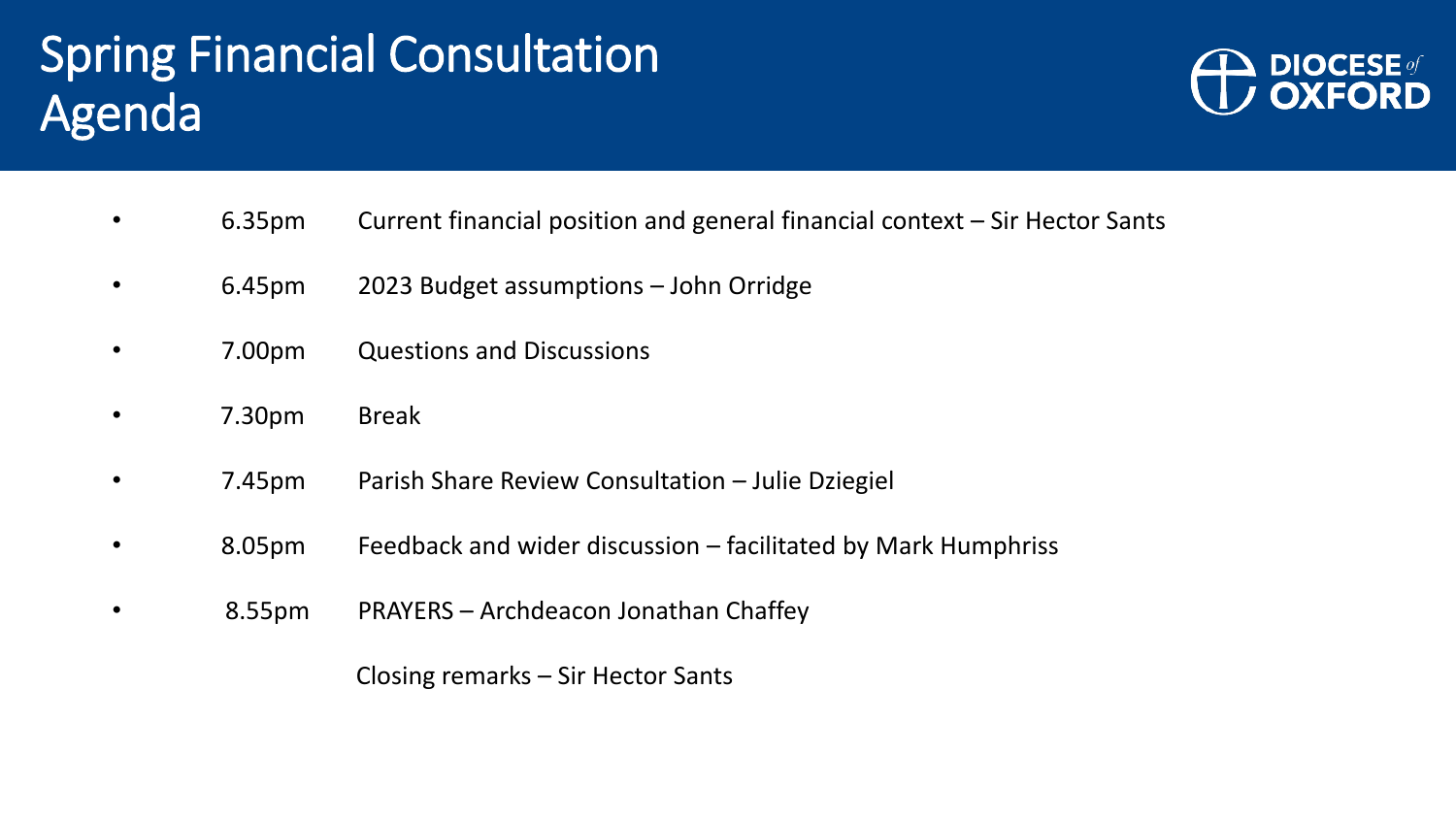### Current Financial position & general financial context



## Sir Hector Sants – ODBF Chair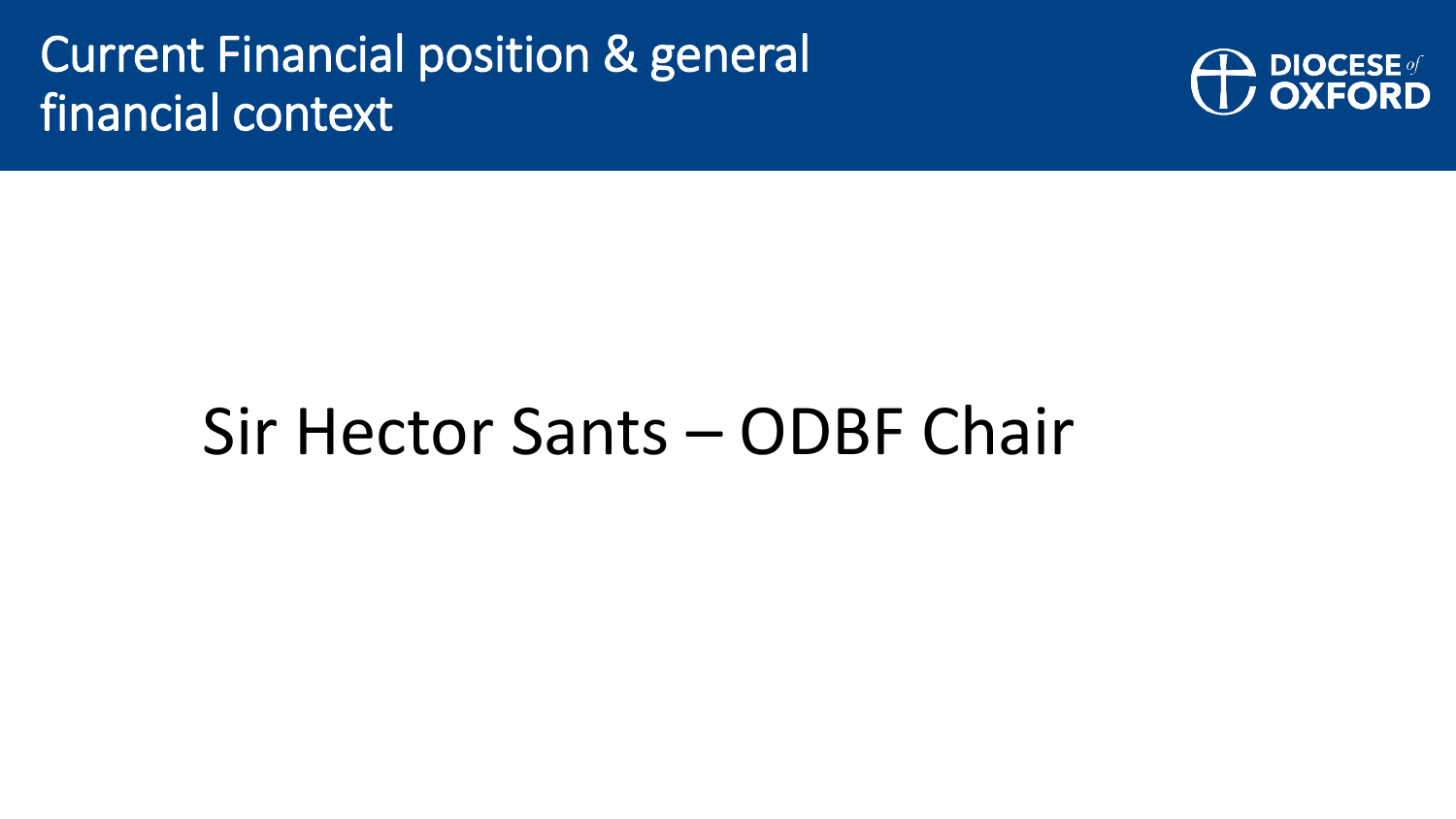

|                                          | 2021<br><b>Actual</b> | 2021<br><b>Budget</b> | 2022<br><b>Budget</b> | 20221<br><b>Forecast</b> |
|------------------------------------------|-----------------------|-----------------------|-----------------------|--------------------------|
|                                          | 000s                  | 000s                  | 000s                  | 000s                     |
| <b>Parochial Ministry</b>                | 14,048                | 14,655                | 14,827                | 14,602                   |
| <b>Admin &amp; Finance</b>               | 478                   | 569                   | 614                   | 617                      |
| <b>Mission in the Diocese</b>            | 2,819                 | 3,056                 | 2,702                 | 2,710                    |
| <b>National Church Responsibiltities</b> | 1,105                 | 1,105                 | 1,105                 | 1,105                    |
| <b>Parish Share (Net)</b>                | 18,590                | 18,439                | 18,687                | 18,687                   |
|                                          |                       |                       |                       |                          |
| Deficit)/Surplus                         | 139                   | $-946$                | $-561$                | $-347$                   |

2021 Outturn & 2022 ESTIMATES

Note: The above does include Common Vision Fund spend (2021 Actual: £2m).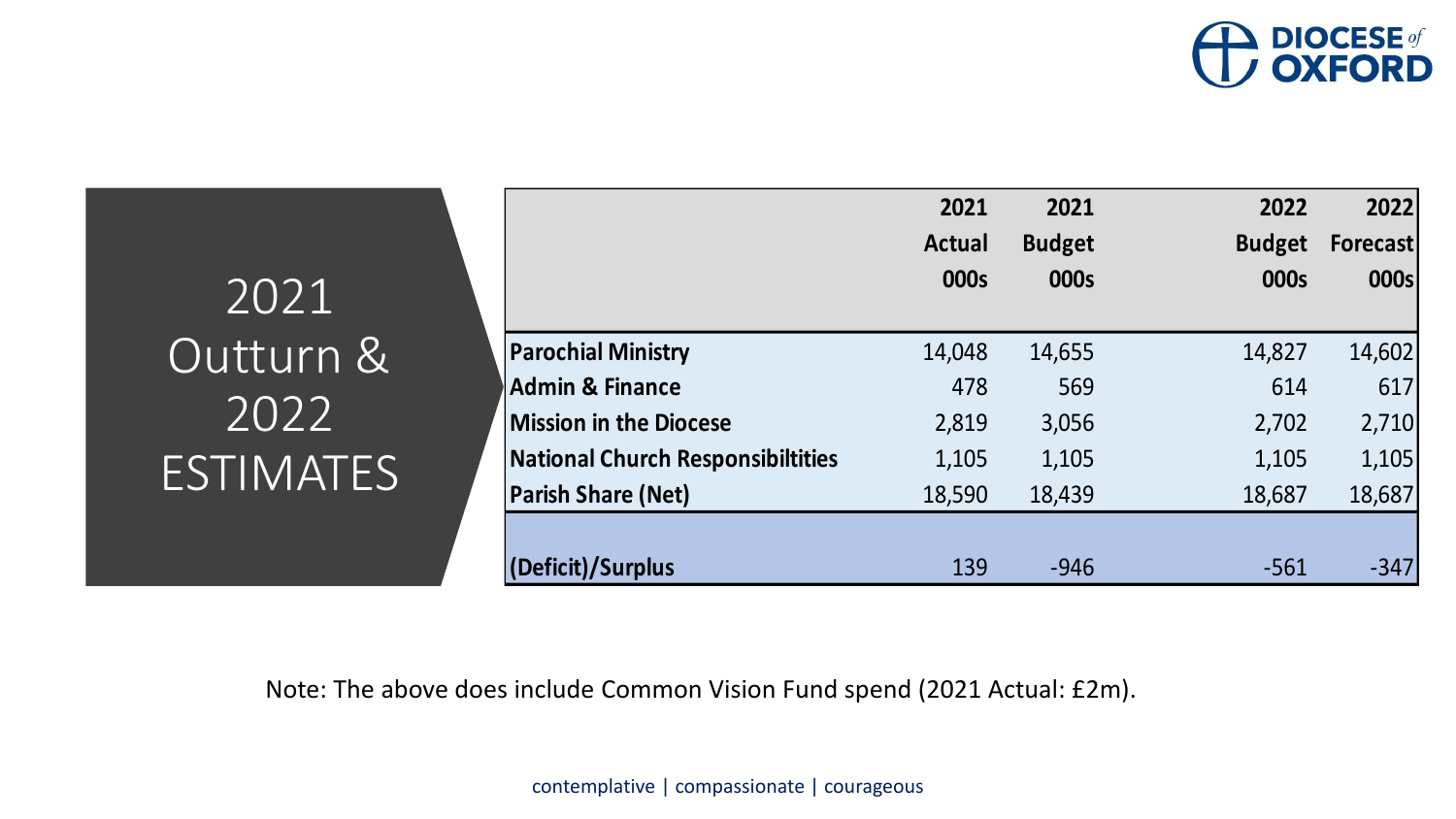#### 2023 budget assumptions



# John Orridge – Director of Finance

contemplative | compassionate | courageous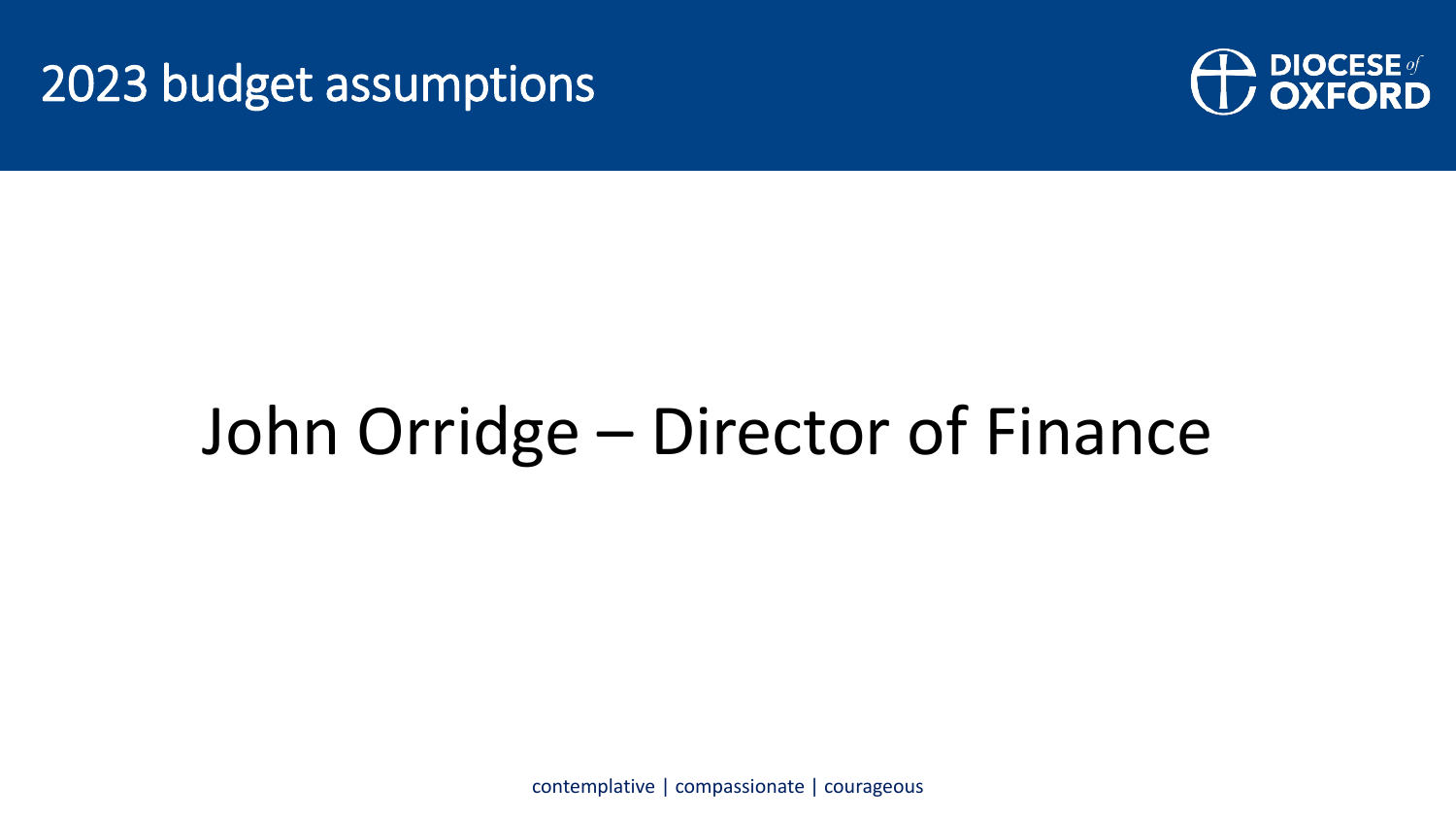### 2023 budget assumptions



## Proposed Revised Structure

- Links to:
	- Statutory accounts
	- Parish Share Allocation model
	- Revised Cost of Ministry
- Better discloses:
	- Costs by activity:
		- Resourcing of Ministry & Mission
		- Support for Parish Ministry
		- Grants
		- Support costs
	- Headcount & full time equivalents by cost centre